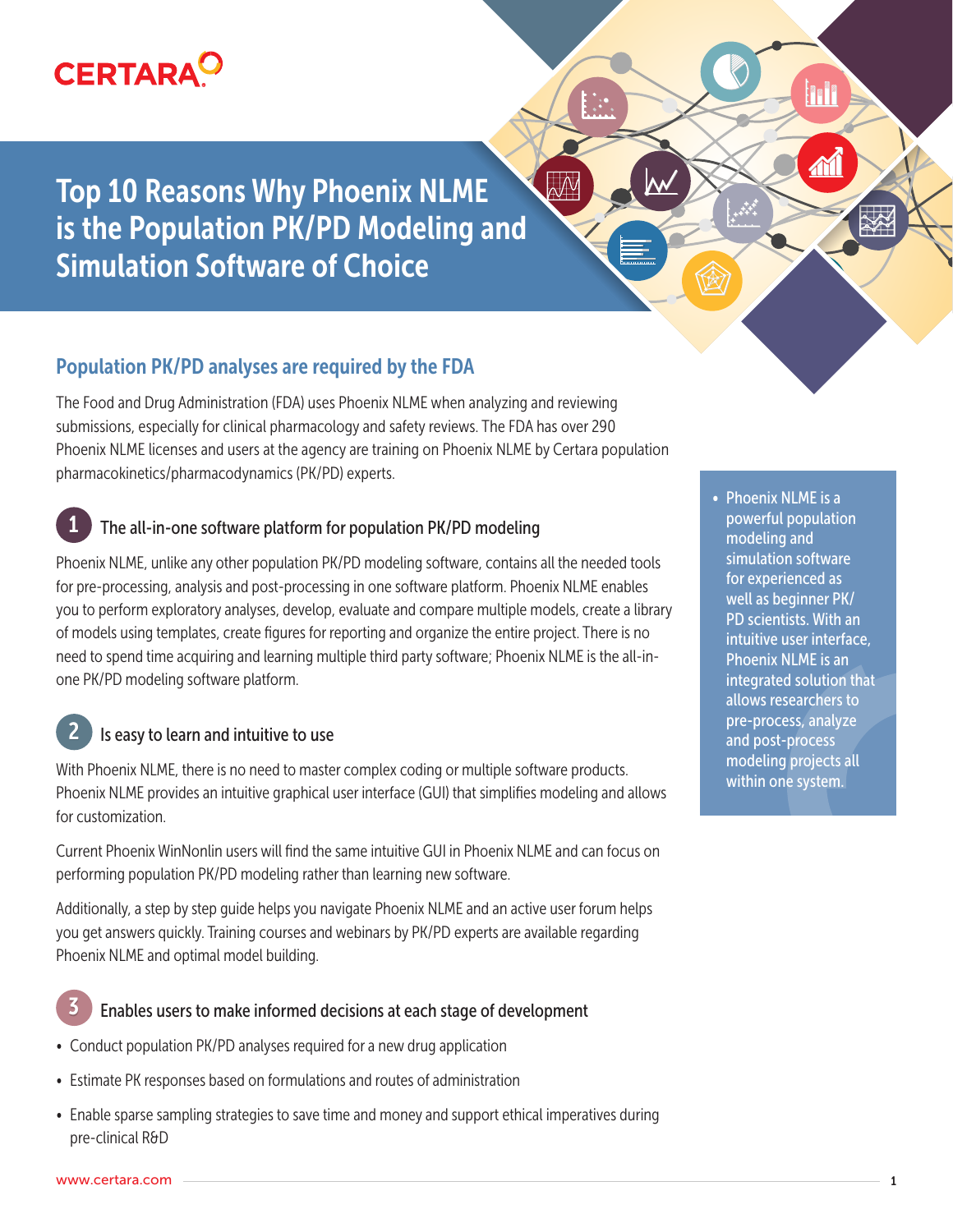- Simulate PK/PD responses to minimize the number of dose-ranging trials needed in Phase II
- Simulate clinical trial outcomes prior to initiation of Phase III trials
- De-risk Phase III trials
- Predict the major sources of variability in drug exposure and response

#### Flexible development tools allow users to choose method best suited to the project

Phoenix NLME has an extensive built-in library of standard models for most PK/PD relationships complete with guidance on each step of the modeling and simulation process. For situations that require modifications to the standard library model, the Drug Model Editor (DME), a visual graphics modeling interface, enables the user to customize models using graphical representations of PK/PD profiles. For advanced modeling, the Pharsight Modeling Language (PML) gives users full access to text models to further customize the analysis. PML models can be executed from either from the GUI or the command line.

# Increases efficiency

The initial estimates tool in Phoenix NLME allows users to visualize model fits with potential initial PK/PD estimates, make adjustments before modeling and start with better initial estimates for faster model convergence. In addition, prior to starting a model fit, Phoenix NLME has several optional pre-programmed techniques to further improve starting points for an efficient convergence. Phoenix NLME provides large gains in efficiency by enabling users to build models in an intuitive workflow schematic that can be copied, reused, and shared with colleagues, collaborators and regulatory agencies. Users can make changes to the workflow and refresh it without rebuilding the whole analysis project. All work is mapped in a visual workflow enabling more efficient project management, modification, evaluation, and error identification.

### 66 Generates powerful, customizable graphics automatically with each model

- Convergence plots
- Goodness-of-fit plots to evaluate model structure and residual error models
- Plots of observed and predicted PK/PD profiles
- Quantile-quantile plots for random effects

# Solves complex modeling and simulation problems

Phoenix NLME is capable of handling any PK/PD analysis that may be encountered including continuous variables, binary data, ordered data, count, and time-to-event data. Phoenix NLME uses the most current and advanced optimization strategies and algorithms to give robust and stable model predictions. Only Phoenix NLME has the highly accurate Quasi-Random Parametric Expectation Maximization method (QRPEM) algorithm that is faster than other expectation methods and better at convergence.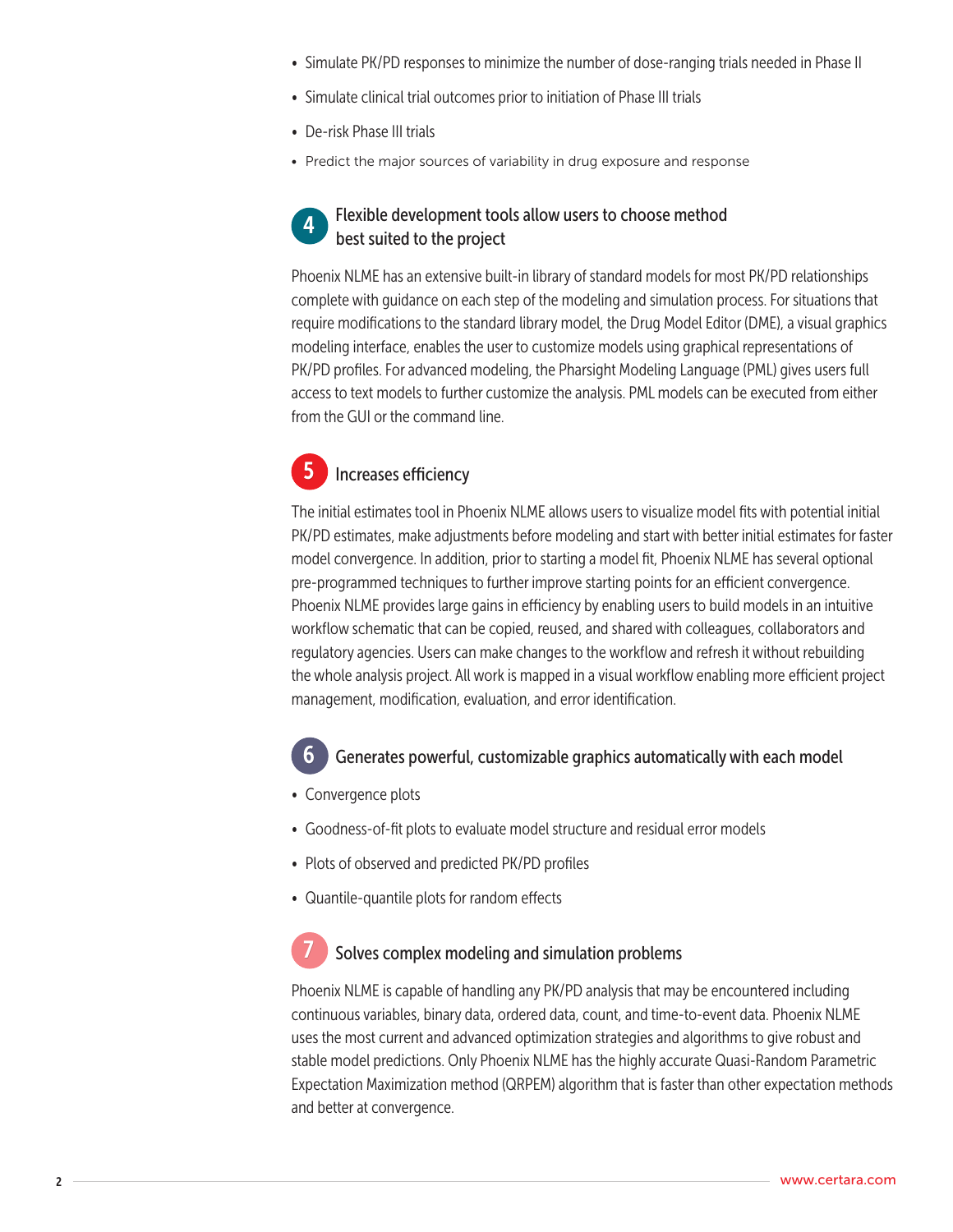## Fast and adaptable to unique IT infrastructures

Phoenix NLME is able to take advantage of high performance computing environments by enabling parallel execution of a single job across multiple cores resulting in significant speed gains. There are no incremental costs or core restrictions when purchasing a Phoenix NLME license. Take advantage of as many cores as you have access to for Phoenix NLME jobs.

#### Facilitates collaboration both internally and externally

All Phoenix NLME input files, models, workflows, graphics, emails and Word® documents can be conveniently stored in a single Phoenix project file that can be shared with staff members, collaborators or regulatory agencies. In the event of personnel changes, audits or the need to rerun an analysis, the Phoenix project file becomes a valuable company asset that contains all the data, work and other communication relevant to a project.

#### Part of the Phoenix Platform  $-$  the premier software solution to manage, analyze and report PK/PD data

Phoenix NLME and the entire Phoenix platform enables the sharing of pre-clinical and clinical knowledge throughout the organization.

Phoenix WinNonlin is the industry standard for non-compartmental analysis (NCA) and PK/PD modeling and simulation.

Phoenix Connect streamlines report generation and provides connections between the Phoenix platform and the clinical data repository, Phoenix Knowledge-base Server (PKS), and third party pharmacometrics tools.

IVIVC Toolkit for Phoenix WinNonlin brings enhanced deconvolution methods, numerical convolution, new plotting capabilities, and the "IVIVC Wizard" to pharmacokineticists and formulators.

AutoPilot Toolkit for Phoenix integrated with WinNonlin and PKS Workflows, generates report-ready tables, figures and listings for regulatory submissions, interim reports and presentations.

**Phoenix Knowledgebase Server** is a secure Oracle®-based data repository that supports 21 CFR Part 11 compliance requirements by providing a full audit trail and version control analyses performed within any Phoenix application.